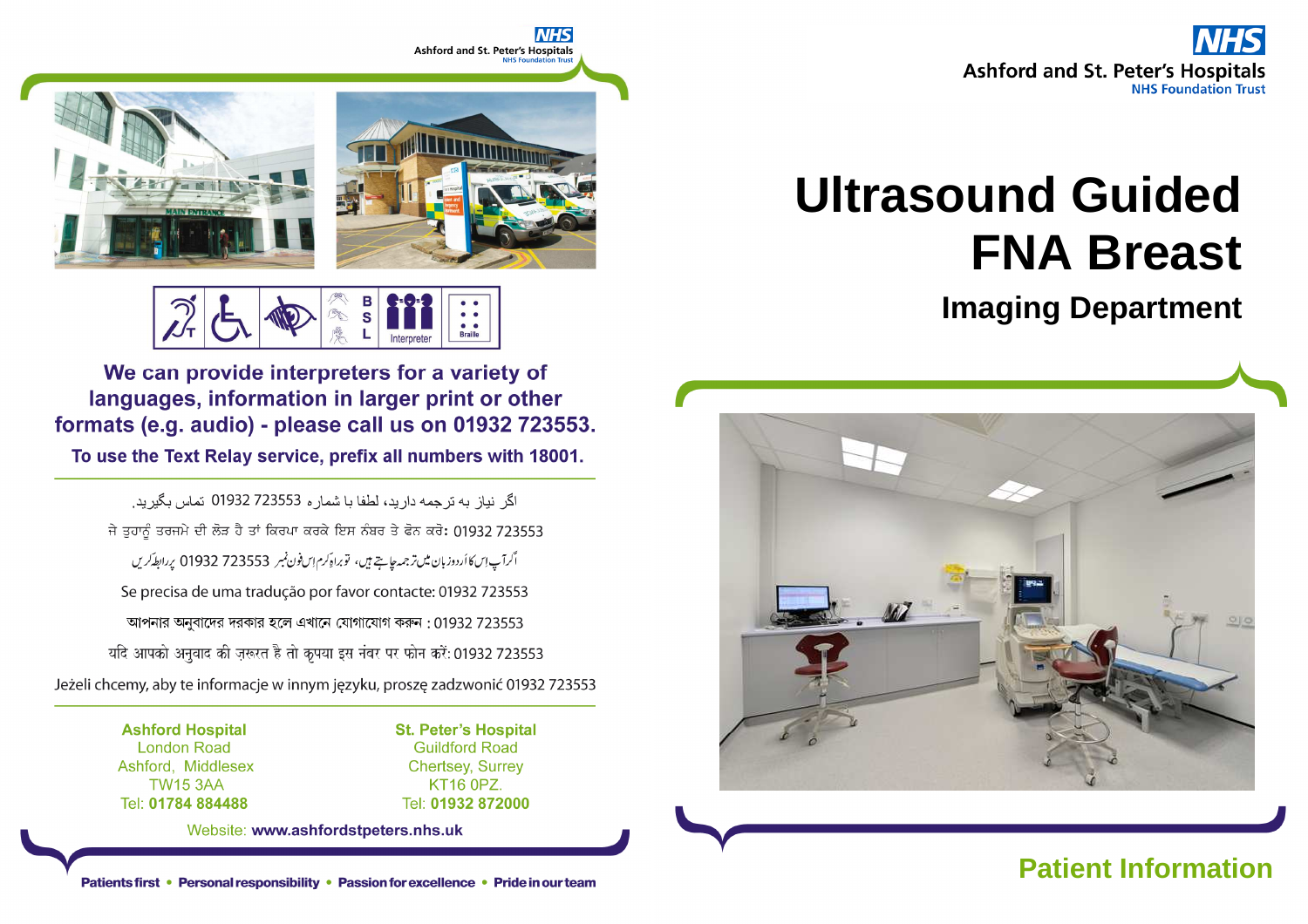#### **Further Information**

 We endeavour to provide an excellent service at all times, but should you have any concerns please, in the first instance, raise these with the Matron, Senior Nurse or Manager on duty.

 If they cannot resolve your concern, please contact our Patient Experience Team on 01932 723553 or email **asp-tr.patient.advice@nhs.net**. If you remain concerned, the team can also advise upon how to make a formal complaint.

**Author:** Dr Jonathan Glover **Department:** Imaging**Version:** 4 **Published:** Mar 2018 **Review:** Mar 2020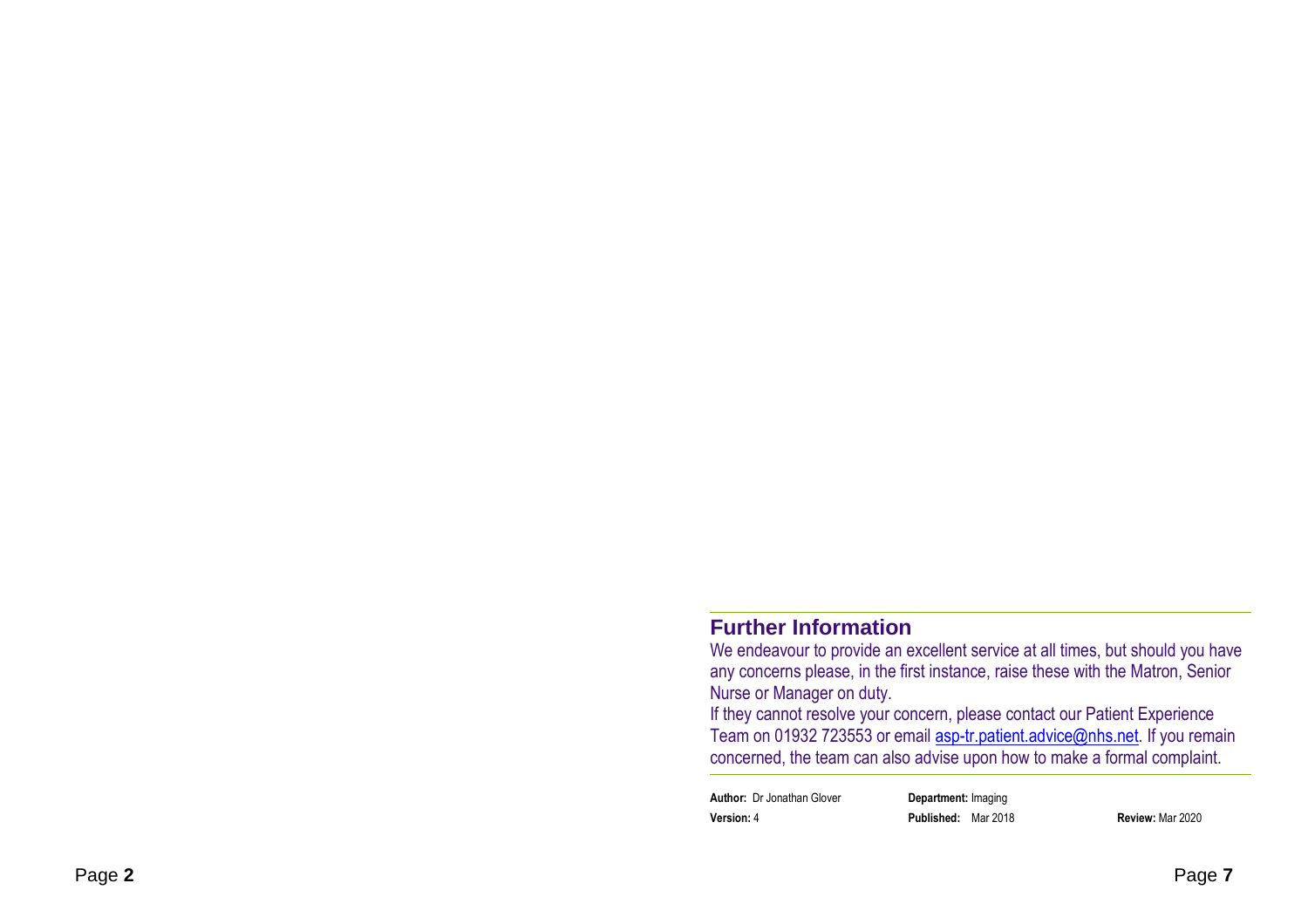### **Ultrasound Guided Fine Needle Aspiration (FNA) of the Breast**

#### **What is fine needle aspiration?**

Fine needle aspiration uses a very small needle to extract fluid or cells from an abnormal area in the breast. The sample is then examined under a microscope so that a diagnosis can be made.

FNA may be used to assess an abnormality felt during physical examination or to evaluate an abnormality seen during an ultrasound scan.

Ultrasound is often used to guide the FNA to ensure that the correct area has been sampled.

#### **Preparing for ultrasound guided FNA**

There is no specific preparation necessary.

Please inform the Radiologist if you are taking any medication used to thin the blood, such as aspirin or warfarin.

#### **What does ultrasound guided FNA entail?**

Before entering the ultrasound room you will be asked to strip from the waist up and put on a gown.